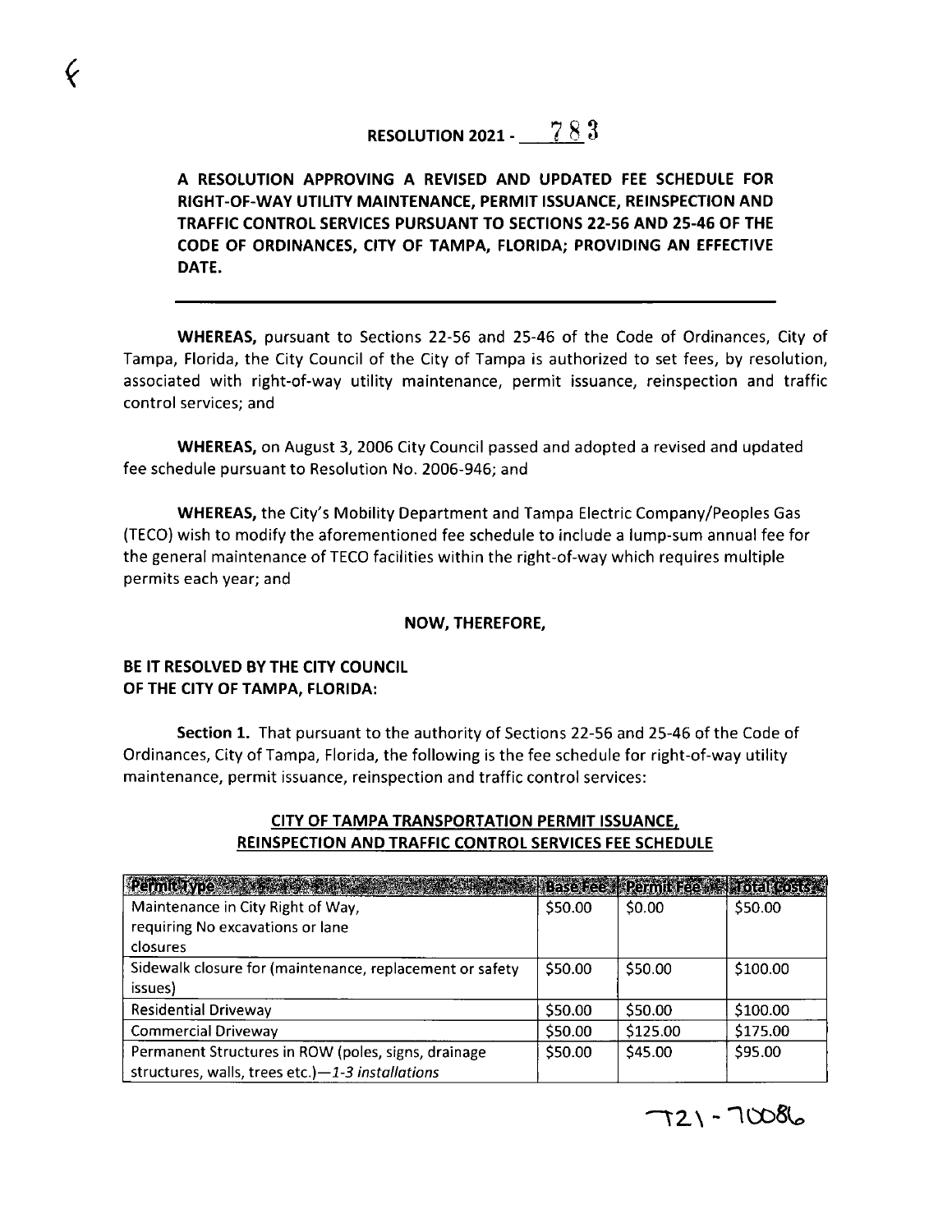| Permanent Structures in ROW (poles, signs, drainage         | \$50.00 | \$125.00      | \$175.00     |
|-------------------------------------------------------------|---------|---------------|--------------|
| structures, walls, trees etc.) -4 or more installations     |         |               |              |
| No roadway crossings (open trench or trench less work       | \$50.00 | \$75.00       | \$125.00     |
| parallel to roadway, including, but not limited to, paving, |         |               |              |
| sidewalks, curbing etc.)-Less than 10'                      |         |               |              |
| No roadway crossings (open trench or trench less work       | \$50.00 | \$150.00      | \$200.00     |
| parallel to roadway, including, but not limited to, paving, |         |               |              |
| sidewalks, curbing etc.) - Greater than 10'                 |         |               |              |
| Open trench roadway encroachment or crossing (digging       | \$50.00 | \$250.00      | \$300.00     |
| an open trench in, across or encroaching the roadway)       |         |               |              |
| Trench less roadway crossing 2 inches in diameter and less  | \$50.00 | \$100.00      | \$150.00     |
| (crossing the roadway or encroaching into roadway, no       |         |               |              |
| open trench in the roadway, boring underneath the           |         |               |              |
| roadway with pipe or conduit less than 2" in diameter       |         |               |              |
| using directional bore or jack & bore operations)           |         |               |              |
| Trench less roadway crossings (crossing the roadway or      | \$50.00 | \$200.00      | \$250.00     |
| encroaching into roadway, no open trench in the roadway,    |         |               |              |
| boring underneath the roadway with pipe or conduit more     |         |               |              |
| than 2" in diameter using directional bore or jack & bore   |         |               |              |
| operations)                                                 |         |               |              |
| Supplemental Large Facility Project (SFLP: structure more   | \$50.00 | \$1,000.00    | \$1,050.00   |
| than 75 ft high, or Pole greater than 24" diameter)         |         |               |              |
| Lane Closure Fee (Roadway not an arterial or collector)     | \$50.00 | \$0.00        | \$50.00      |
| Lane Closure Fee (For collectors and                        | \$50.00 | \$150.00/lane | Varies       |
| arterials)                                                  |         |               |              |
| Sidewalk Cafe                                               | \$50.00 | \$250.00      | \$300.00     |
| <b>Queuing Lines</b>                                        | \$50.00 | \$100.00      | \$150.00     |
| House Moves (City to City)                                  | \$50.00 | \$250.00      | \$300.00     |
| House Moves (City to County)                                | \$50.00 | \$275.00      | \$325.00     |
| Non Motorized Vehicles (First Permit)                       | \$50.00 | \$250.00      | \$300.00     |
| Non Motorized Vehicles (Additional Permit)                  | \$50.00 | \$50.00       | \$100.00     |
| Benches (New)                                               | \$50.00 | \$25.00       | \$75.00      |
| <b>Benches (Annual Renewal)</b>                             | \$50.00 | \$10.00       | \$60.00      |
| <b>Banners</b>                                              | \$50.00 | \$5.00/Banner | Varies       |
| Temporary Structure in ROW (Dumpster,                       | \$50.00 | \$100.00      | \$150.00     |
| Trailer, PODS, etc.)                                        |         |               |              |
| <b>Special Event Parking Lot</b>                            | \$50.00 | \$250.00      | \$300.00     |
| <b>Permit Extension</b>                                     | \$25.00 | \$25.00       | \$50.00      |
| Electric Utility Annual General Maintenance Permit*         | \$0.00  | \$100,000.00  | \$100,000.00 |
| Gas Utility Annual General Maintenance Permit*              | \$0.00  | \$175,000.00  | \$175,000.00 |

\*Utility Annual General Maintenance Permit fees are established as an annual fee starting in FY22, may be prorated as appropriate, and will be subject to an annual inflation rate of up to 3%.

Base Fee is intended to cover that expense which is associated with the City's clerical and administrative cost to intake and process each permit application, regardless of whether the application is approved.